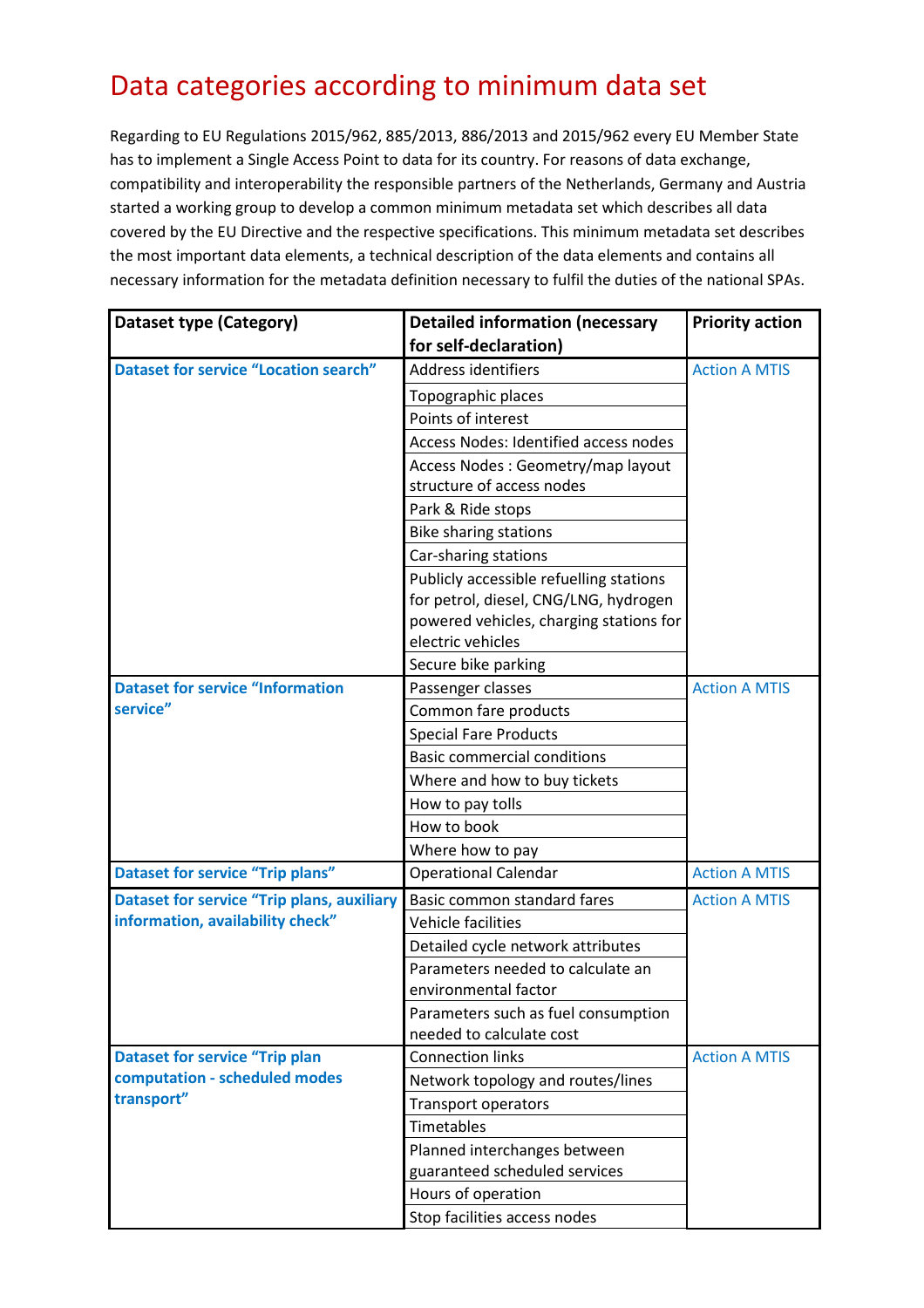|                                             | Vehicles                                 |                       |
|---------------------------------------------|------------------------------------------|-----------------------|
|                                             | Accessibility of access nodes, and       |                       |
|                                             | paths within an interchange              |                       |
|                                             | <b>Existence of assistance services</b>  |                       |
|                                             | Road network                             |                       |
|                                             | Cycle network                            |                       |
|                                             | Pedestrian network and accessibility     |                       |
|                                             | facilities                               |                       |
|                                             | <b>Estimated travel times</b>            |                       |
| <b>Dataset for service "Dynamic Passing</b> | Disruptions (all modes)                  | <b>Action A MTIS</b>  |
| times, trip plans and auxiliary             | Real-time status information             |                       |
| information"                                | Status of access node features           |                       |
|                                             | Estimated departure and arrival times    |                       |
|                                             | of services                              |                       |
|                                             | Current road link travel times           |                       |
|                                             | Cycling network closures/diversions      |                       |
|                                             | Future predicted road link travel times  |                       |
| <b>Dataset for service "Dynamic</b>         | Availability of publicly accessible      | <b>Action A MTIS</b>  |
| <b>Information service"</b>                 | charging stations and refuelling points  |                       |
| <b>Dataset for service "Dynamic</b>         | Car-sharing availability, bike sharing   | <b>Action A MTIS</b>  |
| availability check"                         | availability                             |                       |
|                                             | Car parking spaces available, parking    |                       |
|                                             | tariffs, road toll tariffs               |                       |
| <b>Static road network data</b>             | Geometry                                 | <b>Action B: RTTI</b> |
|                                             | Road width                               |                       |
|                                             | Number of lanes                          |                       |
|                                             | Gradients                                |                       |
|                                             | Junctions                                |                       |
|                                             | Road classification                      |                       |
| <b>Traffic regulations and identifying</b>  | Access conditions for tunnels            | <b>Action B: RTTI</b> |
| dangers                                     | Access conditions for bridges            |                       |
|                                             | Speed limits                             |                       |
|                                             | Permanent access restrictions and        |                       |
|                                             | other traffic regulations                |                       |
|                                             | other traffic regulations                |                       |
|                                             | traffic circulation plans                |                       |
| <b>Toll information</b>                     | Location of tolling stations             | <b>Action B: RTTI</b> |
|                                             | Identification of tolled roads and       |                       |
|                                             | applicable static road user charges      |                       |
|                                             | Variable road user charges               |                       |
| <b>Parking information</b>                  | Location of parking places and service   | <b>Action B: RTTI</b> |
|                                             | areas                                    |                       |
|                                             | Availability of parking places           |                       |
|                                             | Cost of parking                          |                       |
| <b>Filling and charging stations</b>        | Location of charging points for electric | <b>Action B: RTTI</b> |
|                                             | vehicles and the conditions for their    |                       |
|                                             | use                                      |                       |
|                                             | location of compressed natural gas,      |                       |
|                                             | liquefied natural gas, liquefied         |                       |
|                                             | petroleum gas stations                   |                       |
|                                             | Availability of charging points for      |                       |
|                                             | electric vehicles                        |                       |